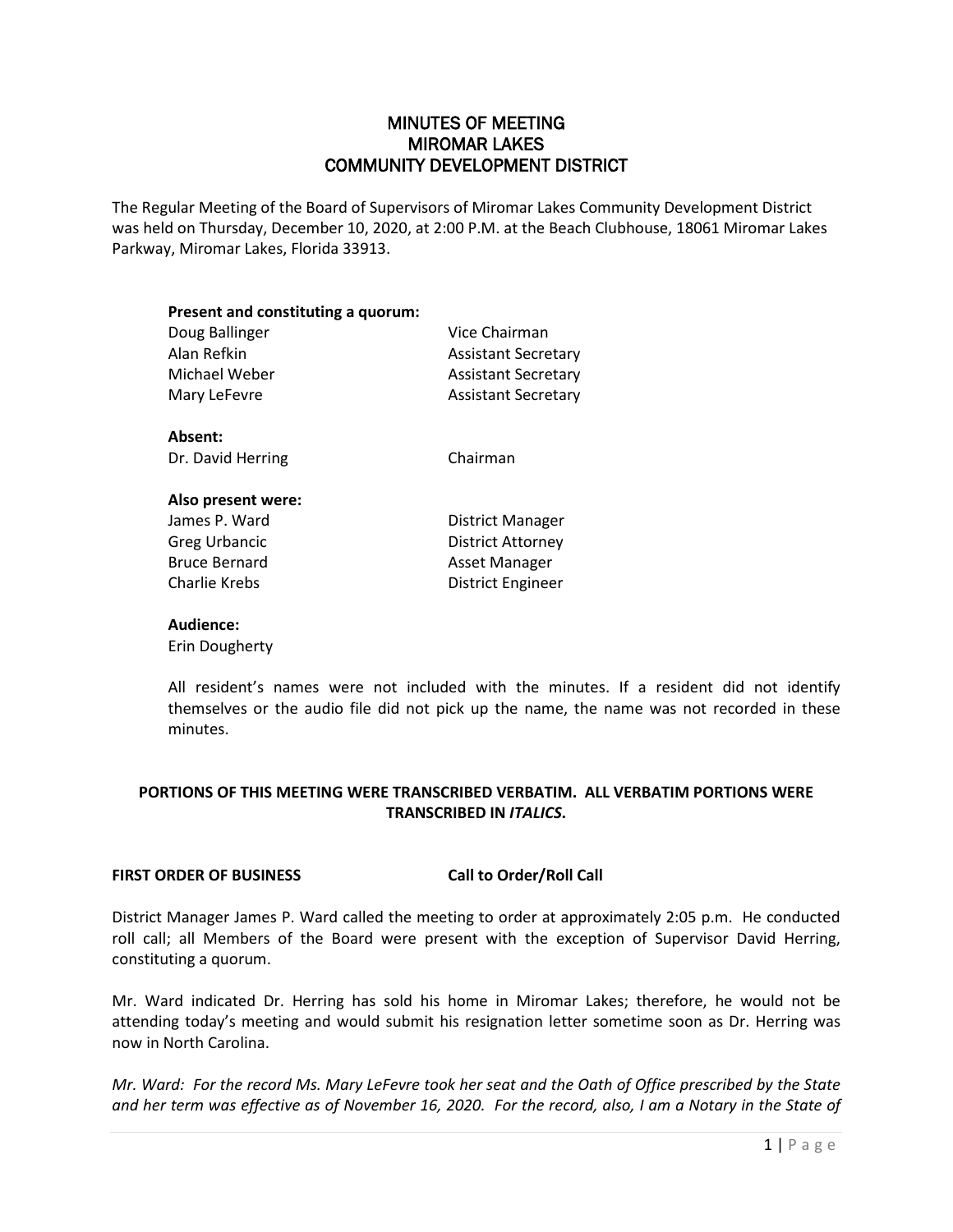*Florida and authorized to administer this Oath. It is slightly different than the one you took when you did your State Oaths.* He administered the Oath of Office to Ms. Mary LeFevre. He asked Ms. LeFevre to sign the Oath and return it to himself for notarization and to be made a part of the public record.

Ms. LeFevre thanked the Board.

# **SECOND ORDER OF BUSINESS Consideration of Minutes**

# **November 12, 2020 – Regular Meeting**

Mr. Ward asked if there were any corrections or additions to the November 12, 2020 Minutes.

*Mr. Weber: On page 3 and 4 where it says Mr. Ballinger, it should say Mr. Weber.* 

*Mr. Ballinger: Under Mr. Bernard, the last sentence there, it says "we will just" – the word should be "add" that to last week's list. I'm on page 4.* 

*Mr. Weber: Under attendance, I know Tim was here last meeting, so was Erin Dougherty.* 

Mr. Ward indicated he would make the changes. He asked if there were any additional changes; hearing none, he called for a motion.

> **On MOTION made by Mr. Michael Weber, seconded by Mr. Doug Ballinger, and with all in favor, the November 12, 2020 Regular Meeting Minutes were approved as amended.**

# **THIRD ORDER OF BUSINESS Staff Reports**

**I. District Attorney**

No report.

#### **II. District Engineer**

No report.

### **III. District Manager**

# **a) Financial Statements for period ending November 30, 2020 (unaudited)**

*Mr. Ward: I have nothing for you unless you have any questions on your financials. I did separate out the fund balance for the operations on the balance sheet for you, so you will see that on a going forward basis. Any questions?*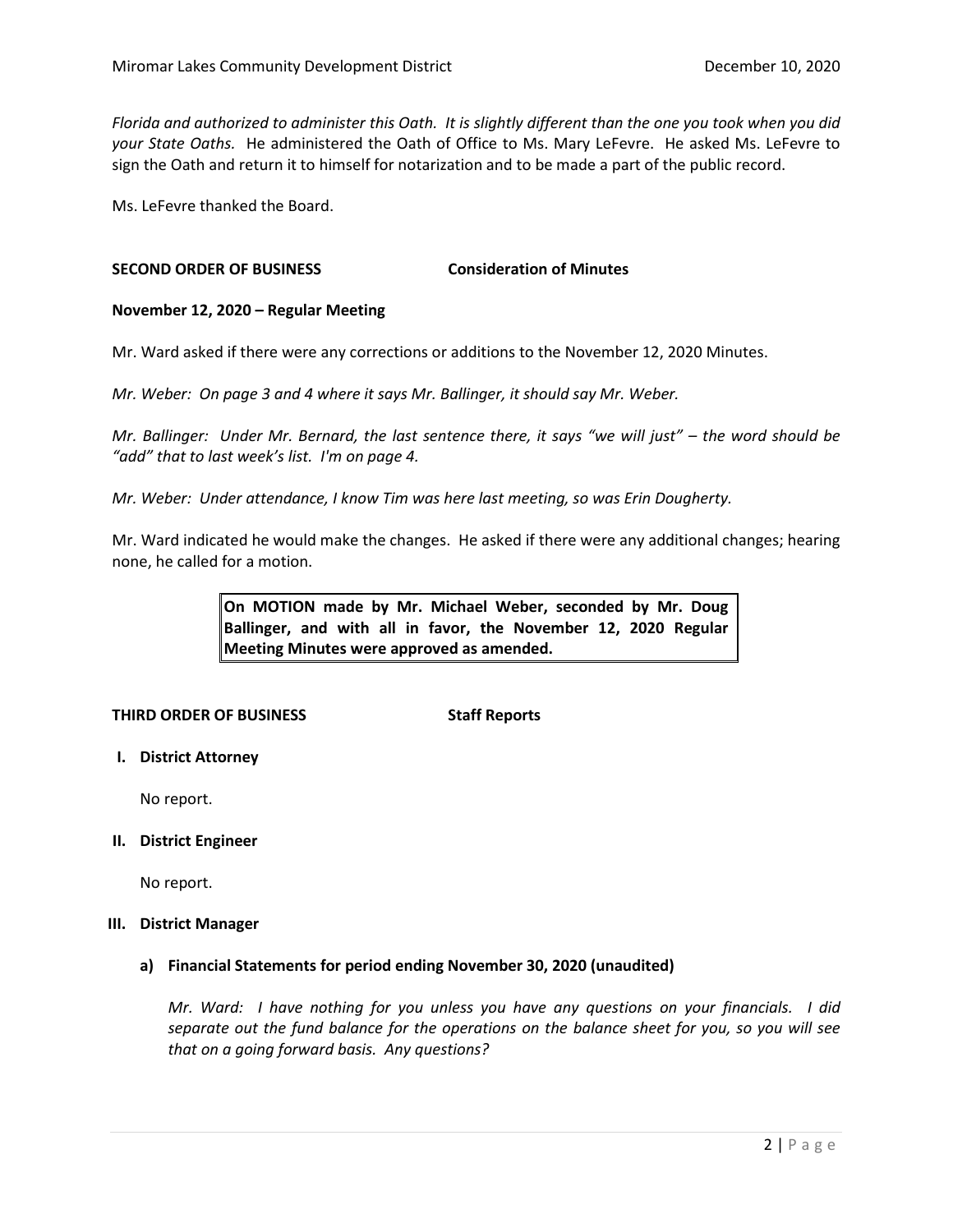*Mr. Weber: We were having a discussion earlier and Mary was asking what the cap balance is, and I said we don't get the balance sheet, we just get the interest statement for the account. So, the question was, any chance of seeing a monthly balance sheet for the general fund?*

*Mr. Ward: If you look on page 1 that is the balance sheet. The far left column is the general fund and then you see your two debt service funds, the 2012 and the 2015. Account groups and governmental sector are just a way to accumulate your long-term debt balances.* 

*Ms. LeFevre: The beginning balance is \$260,000 dollars. That is the carryover from last year? On page 2 general funds.*

*Mr. Ward: Yes, that would be the September 30, 2020 balance also. It is cash. In a general fund you will see the cash balance was actually \$703,000 dollars. That was on page 1. Your fund balance just allocates that number out to its appropriate line item, so \$260,000 is what we call unappropriated or unaudited fund balance. It's just cash that's not reserved for other operations. \$50,000 and \$45,000 were what we reserved from the prior year for the drainage system and disaster relief, and \$25,000 was the – this is the November 30 number, the November 30 results from operations.* 

*Ms. LeFevre: So, what you're saying to me is that the assets of \$703,000 dollars which was allotted to certain things, certain debt, the reserves, whatever else, and presently there is \$260,000 dollars which is in cash on site to spend.* 

*Mr. Ward: Correct.* 

*Mr. Doug Ballinger: The \$100,000 reserve thing. That's not the \$50,000 and the \$45,000.*

*Mr. Ward: Yes. It was \$95,000 which is what we reserved in the budget from 2020. We call it unassigned in the governmental world. It doesn't mean you have to use it for that, but I separated it out for you because you wanted to see it.* 

*Mr. Doug Ballinger: Okay, so that is the \$100,000 that we currently have been asking questions about?*

*Mr. Ward: Correct.*

# **IV. Asset Manager**

# **a) Operations Report November 2020**

Mr. Bruce Bernard reported the new properties in Bergamo, and Cortina were being cleaned in preparation of the District taking over maintenance. He stated toad collection continued. He indicated he obtained a weekly report from Scott's Animal Service which he relayed to Heather with Miromar Lakes which indicated how many toads were collected in each development. He noted there were not many large toads, only medium and small toads.

*Mr. Alan Refkin: Is that information on our CDD website? It might be a good idea because I get asked by my neighbors and everybody else what's going on over here, and I tell them what I*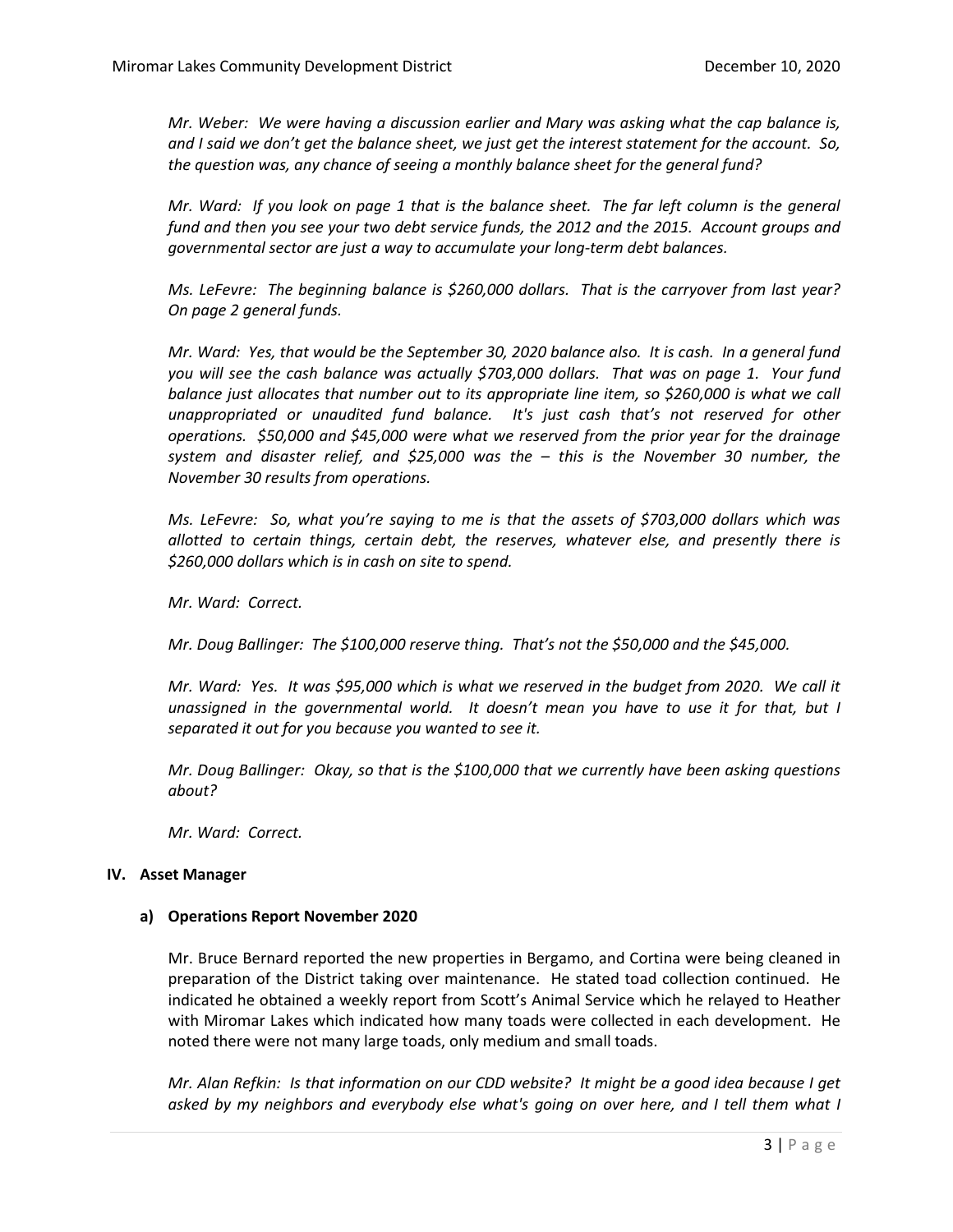*know, which is not very much, just what I hear from you. It might be good. I don't know if anybody looks at this site, but it might be good if we can direct somebody and say like "Here's what we are doing about it" and "Here it is on the site." It really shows that we are doing something. It really shows we are proactive. I think the residents should probably be informed about all the great things you are doing in regard to this toad situation.*

*Mr. Ward: I will post it on our website and leave it up to the homeowner's association to do what is appropriate.*

*Mr. Mike Weber: I doubt the Master Association is interested in putting anything about cane toads on their website.* 

Discussion ensued regarding the Master Association paying 50% of the cane toad cost, and it being an excellent idea to show the residents how their money was being spent. Mr. Ward indicated he would place this information on the CDD website.

Mr. Bernard indicated midge fly treatment began two weeks ago and would continue every two weeks for the next two to three months in an effort to break the midge fly life cycle. He indicated insect-larvae-eating fish were being stocked in certain lakes. He stated 20,000, 2-inch to 3-inch fish, were being distributed between two lakes on November 16, 2020. He explained these fish would be effective next season. Discussion ensued regarding potential fish sizes, the fish eating only insect larvae and not grass, and the fish having normal life cycles.

Mr. Bernard reported lake bank restoration would start next month in Valencia, and some nonresidential lake banks. He noted this would include riprap repair at Volterra as well.

*Mr. Doug Ballinger: Is there anything in your plans for Ravenna?* 

*Mr. Bernard: Ravenna has not been turned over to the CDD.*

*Mr. Doug Ballinger: If they had been turned over then there would have been turned over there wold be plans.*

Mr. Bernard explained he walked Ravenna, and notation was made of repairs which needed to be done, but until it became CDD property the CDD would not be responsible for these repairs.

*Mr. Doug Ballinger: I go by there in my boat fishing a lot, and it appeared to me that what they put the riprap in is drooping in two different areas.* 

*Mr. Bernard: More than that.*

*Mr. Doug Ballinger: Is that because it was improperly installed? Because it seems like it's falling down.* 

*Mr. Bernard: What you are seeing is the black paper underneath the riprap.* He explained it was the same damage seen on a lot of the riprap but was not as bad as hurricane damage.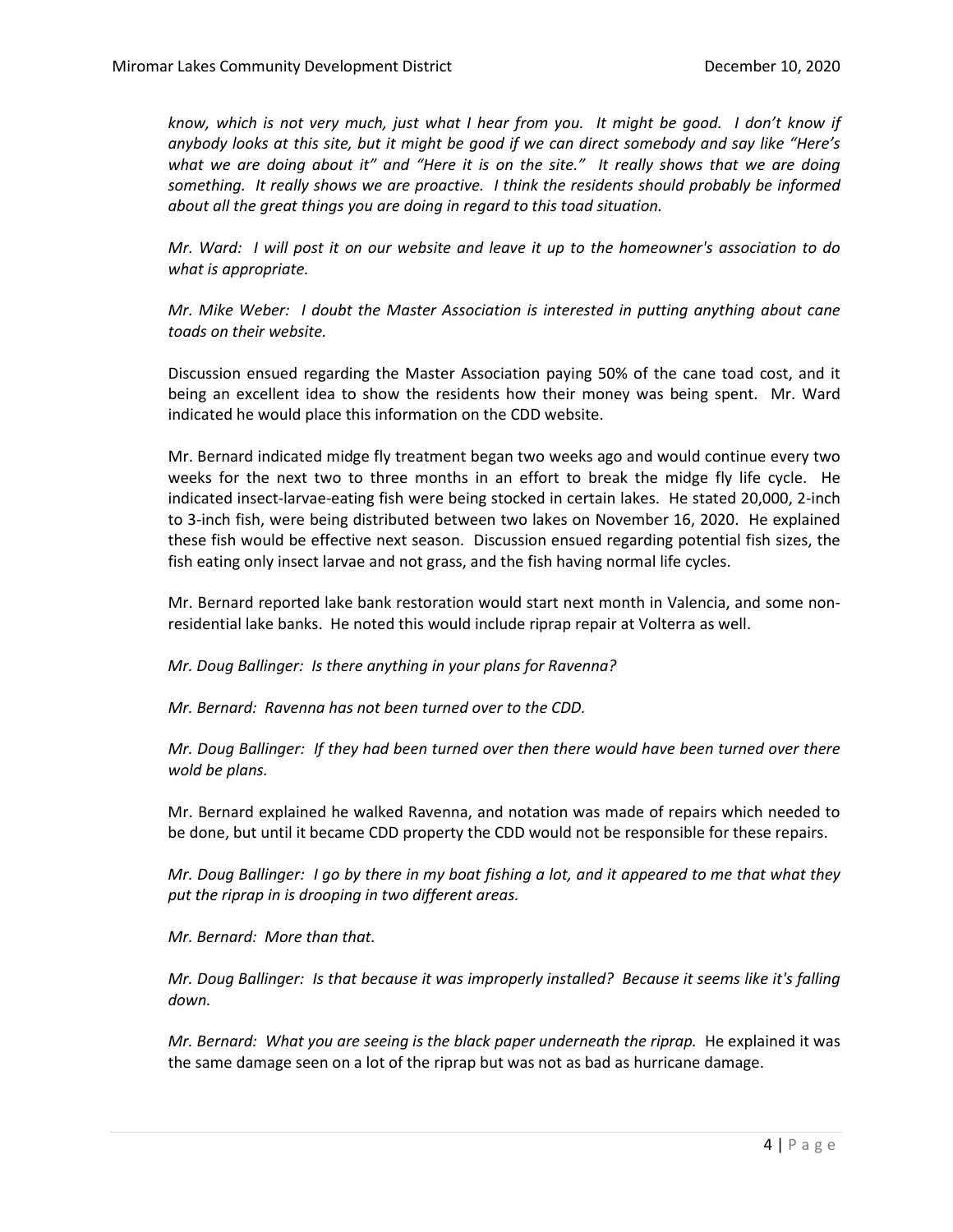*Mr. Doug Ballinger: So, in conclusion you would say that since the residents haven't turned it over, then it is not our responsibility.* 

*Mr. Bernard: It's not my decision. I'm just saying I looked at it and once I'm given the okay to go by the District Manager, I will make repairs as needed.* 

*Mr. Mike Weber: Why wouldn't we want Ravenna to repair all that before it was turned over and given to us and we have to pay for it?* 

*Mr. Bernard: Why didn't we have Bellini repair all theirs before they were turned over? It was not my decision.* 

*Mr. Ward: If you recall, what happened a few years ago, is while in litigation with Alico, we received all of these South Florida Water Management District "we don't like you" letters and we are going to fine you for whatever, and because of that we took the position that irrespective of whether or not it had been turned over to the District or not, we went and fixed them because the District is the permit holder and the one that is obligated to maintain a portion of the system, so that is the position that we took at that point in time. Subsequent to that we have encouraged associations, condo or homeowner's association, to turn over their drainage systems to the District and we have not really enforced any kind of procedure that they've got to go out and fix all of this stuff beforehand simply because the District has a great desire to have it fixed because of the permit issues that we have here. So, we have been doing it as needed to the extent that they have been doing them. Since the South Florida fiasco, we have had one that has been turned over that was actually in relatively good shape. The Ravenna folks are in discussions with Greg and I now about turning over their system. Frankly, at this point we have not come to any agreement whatsoever on the paperwork necessary, due to we have not discussed the issue of how deteriorated these lake banks are. I would say, for the moment, we probably should just put together what we think the cost of that would be and maybe we evaluate it in terms of whatever they want to do, but at this point I don't think they are going to want to turn over their facilities to us. We will see.* 

*Mr. Alan Refkin: I think it is pretty hard to ask them with fixing this thing up and turning it over to us because we spent quite a bit of money over at Bellini and fixing that up, at a substantial cost, but so did we also fix up the areas in Sienna, and all those areas which weren't riprap and were a whole other issue there. So, this Board has a history, which I support, I like, of fixing these things once and then if the homeowners have a problem after that, but we have addressed these things. So, because we fixed up Sienna, because we fixed up all these other areas, I don't think it's entirely fair that we just ask Ravenna and say, "except for you." And Bellini was a mess. That cost us a lot of money.* 

*Mr. Ward: I haven't pushed the issue with Ravenna or anybody for them to go out and fix things because I think Alan has an extremely valid point, and that is what we have been doing, and from an overall perspective for this community. Having those within the confines of the District for operations and maintenance, even if we take them on because of these problems, is a good thing for the overall operation of the drainage system. I haven't really pushed it, and I probably would not push it on Ravenna honestly, unless you tell me otherwise to do so. As I said with Ravenna specifically, we are just miles apart on any agreement to turn over those facilities, just from a paper perspective at this point. I don't know what they are going to do, but clearly, I*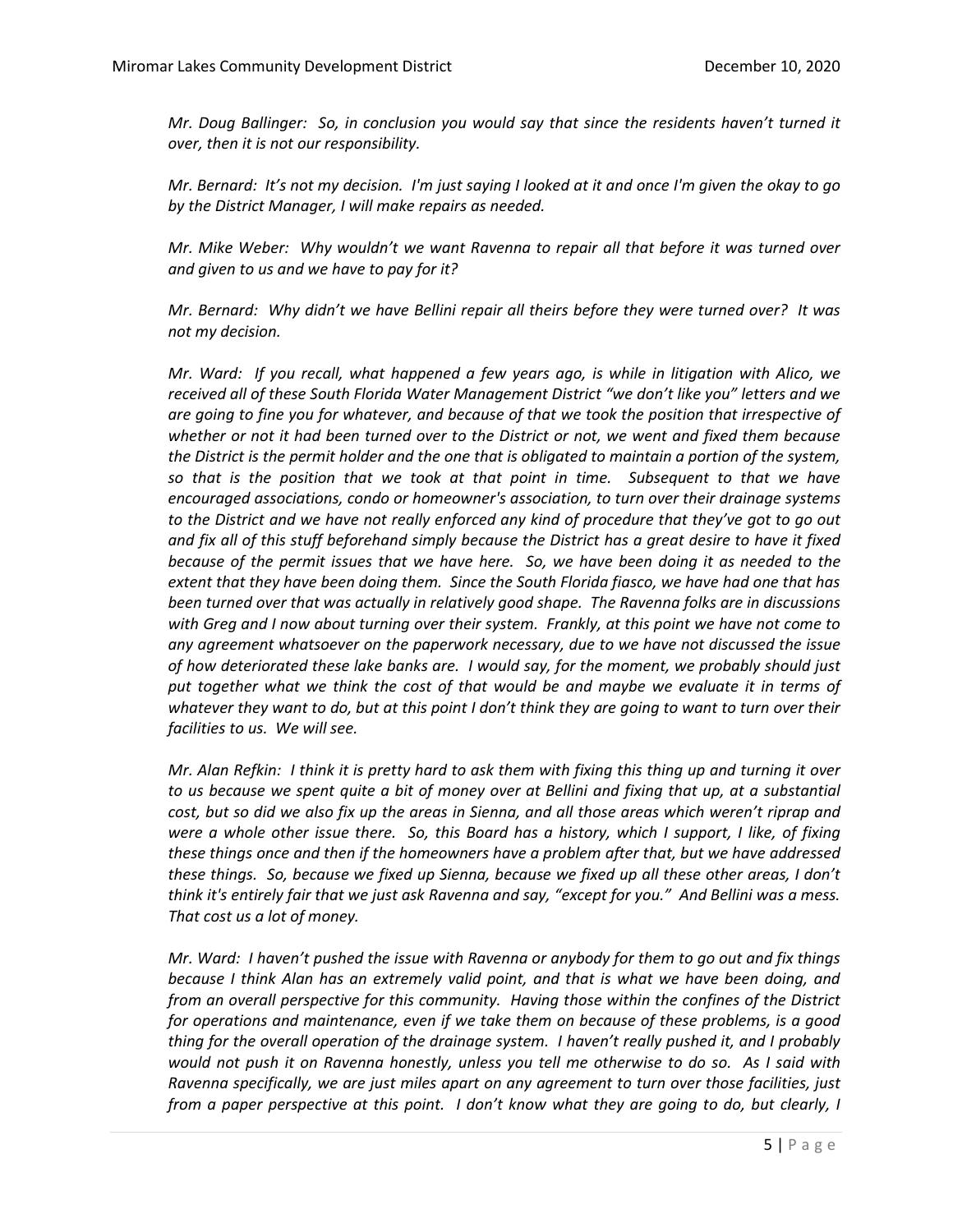have no intention of coming back to you and asking you to fix this at the moment with it not *being turned over to us. I think we just let it be and see where we need to go.* 

*Mr. Mike Weber: I just wonder if Ravenna has any recourse as it was three years ago, they put the riprap in and if it's all sliding into the lake already, you would think they could go back to whoever installed it and say, excuse me but – It's not like it's been 10 or 20 years.* 

Mr. Bernard stated Ravenna was not as bad as Bella Lago and other places. He explained it was mostly the top of the riprap; the underwater portion did not look bad. He explained why the riprap was shifting in Ravenna due to rock sizes.

*Mr. Doug Ballinger: Am I correct in assuming Ravenna paid for all that in the first place?*

*Mr. Ward: I don't know when they turned over from the developer, but whatever is there, this District did not pay for it.* 

*Mr. Bernard: I think, if I'm not mistaken, that was done while the builder was still there.* 

*Mr. Doug Ballinger: The boat traffic is not supposed to be within, is it 100 feet?* 

*Mr. Mike Weber: Yeah, it was 100 feet, 200 feet, proceeding.*

*Mr. Doug Ballinger: One of the residents asked me who puts those markers up and I actually just told her I thought Julie Wilson was on the Lake Use Committee and I referred her to call Judy Wilson to find out who actually puts those up.*

Mr. Ward asked speakers to put their names to record before speaking.

*Mr. Erin Dougherty: (Response was also indecipherable.)*

*Mr. Doug Ballinger: I think that they would be ready for that to happen because of the problem it is causing. She said that they were getting closer and closer with the water ski and everything. It might need some buoys to keep them away.* 

*Mr. Weber: Part of the problem of course is that the ski boats out there (indecipherable), now there is surfing behind the boats because they have surf wedges on them. All those things were made to make as big a wave as possible. These boats, especially the newer ones, can throw massive waves and even if you are out in the middle of the lake it can make a big wave come into shore, and if you are closer it is that much stronger. It's not a boat like ours. Those ski boats have serious wake behind them.* 

*Mr. Doug Ballinger: I'm trying to find out who it is that she should call. The lake use committee or should she be talking to you guys?*

*Mr. Erin Dougherty: She should direct (indecipherable 29:41).*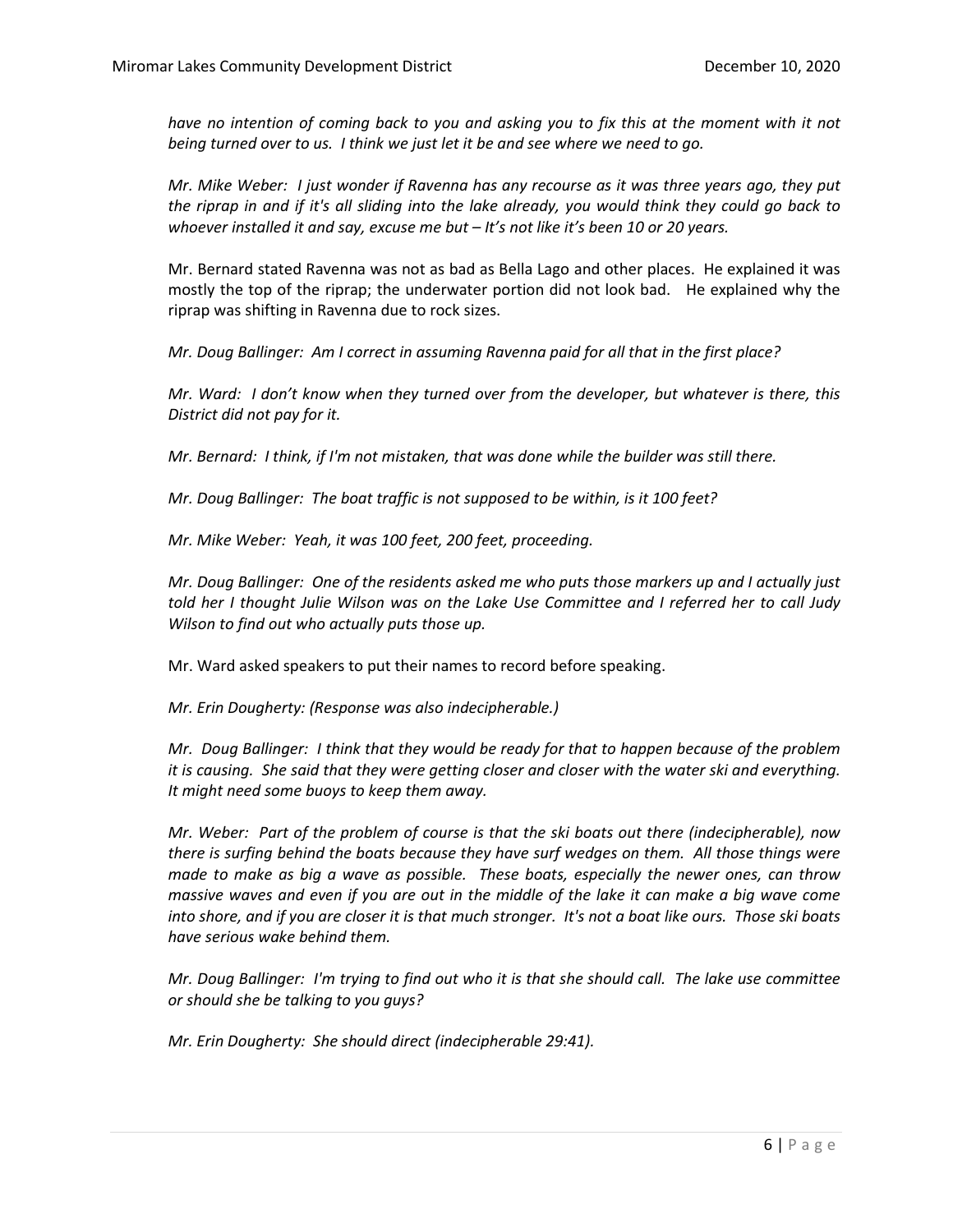*Mr. Bernard: I will have our inspections by MRI on the drainage system for the third year Phase III, in the back area peninsula, and they will be starting in there in about 3 to 4 weeks. So, we will have the whole system cleaned and next year start new. That's the cheapest area so far.* 

*Mr. Weber: South Florida Water Management District will fine us if we don't maintain the shoreline properly. Does that include even shoreline that has not been turned over to the CDD? It doesn't matter if it is CDD property or not?*

*Mr. Ward: Charlie, those areas that are under construction, are they under a construction permit in the name of the District or the name of the developer?*

*Mr. Krebs: The name of the developer.*

*Mr. Ward: So, the answer is no to your question. They would be subject to that construction permit which is in the name of the developer and we would not be a party to that. We get it once it transfers from construction to operations.* 

Mr. Weber asked about Ravenna.

*Mr. Ward: Ravenna is in an operations phase, so that's one of the reasons I would like this to happen with Ravenna, but at the moment the difficulties are rather monumental with them.* 

*Mr. Weber: What I am just trying to clarify is does it actually matter who is responsible for that shoreline. Does the entire responsibility fall under the CDD because that is the shoreline regardless of whether it has been turned over or not?* 

*Mr. Ward: The regulatory agency has clearly, with the findings we were subjected to with the Alico litigation, taken that position. We are the permit holder for that system and irrespective of*  who owns the underlying title to it, if they have some desire to come ding us for that, they will *fine us.*

*Mr. Weber: So, that being said, then that makes a lot of sense then as to why we wouldn't necessarily want to have the particular neighborhood pay for getting the shoreline up to where it is supposed to be because the fact is, we are ultimately responsible anyway regardless of whether they fix it or not.* 

*Mr. Ward: Correct.*

*Mr. Greg Urbancic: Charlie, do you know if there is a separate permit for Ravenna?*

*Mr. Krebs: There is a separate application that was filed, and it is that application number that they will use if there is an issue with the water management system. They may come after the CDD first, but then we just have to say that's the HOAs responsibility and that would point them toward the HOA.* 

*Mr. Urbancic: So, presumably if we took over that, if we ever reach that point, that responsibility would ultimately be transferred as part of that?*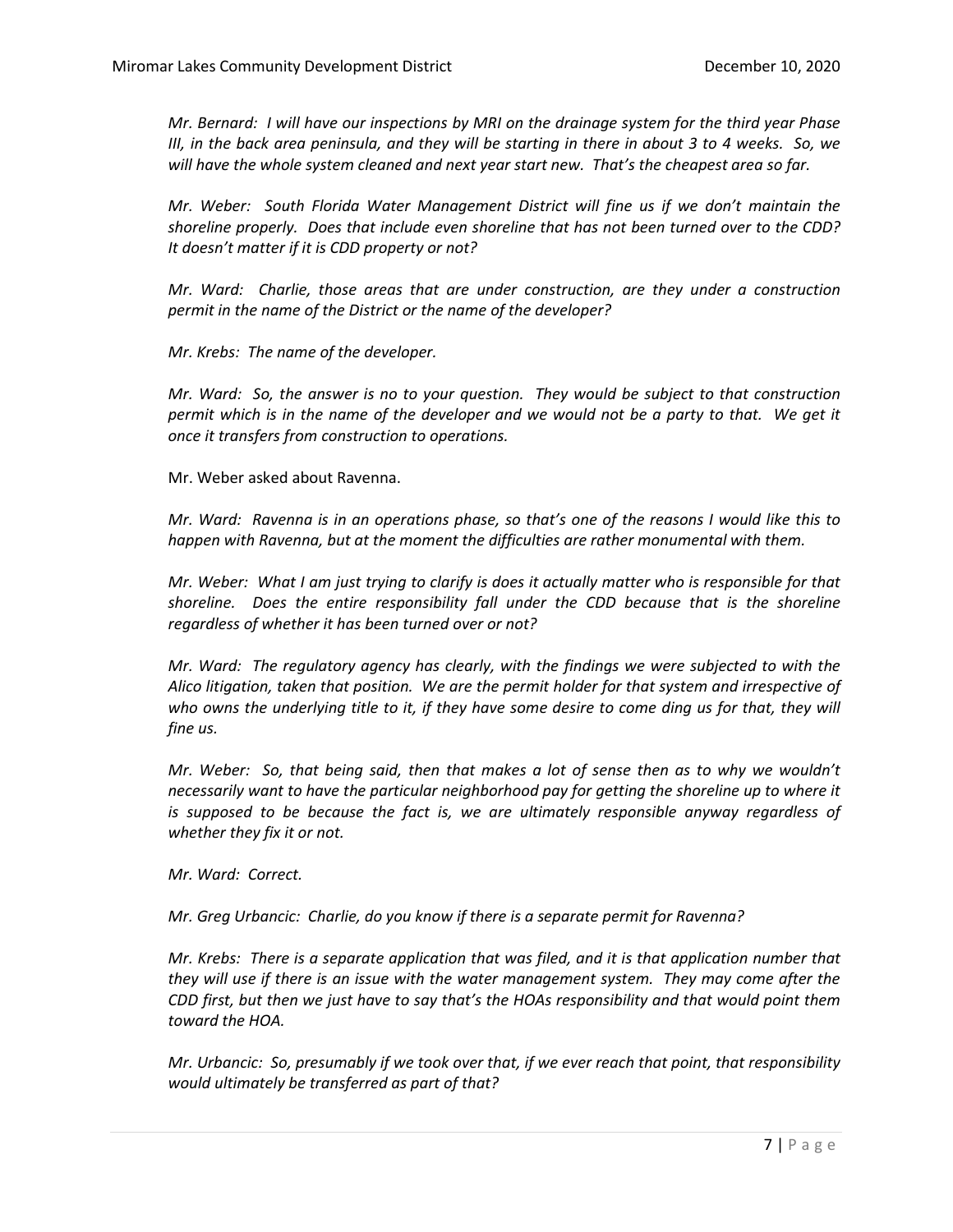*Mr. Krebs: Right. We will file another transfer application to transfer the permit away from the HOA over to the CDD.* 

*Mr. Ward: That was slightly different from what I was thinking.* 

*Mr. Refkin: We only have so much riprap we can put in Miromar right?*

*Mr. Krebs: Correct. 65% of the shoreline.*

*Mr. Refkin: So, now when Capri gets built, they are going to put, I assume, riprap in there in some portions there right?*

*Mr. Krebs: I believe so, yes.*

*Mr. Refkin: So, they will increase then the allocation for all of Miromar because of that?*

*Mr. Krebs: By virtue of the fact that they are increasing the linear footage of the lake shoreline, the available linear footage of lake shoreline increases that we can riprap, but the percentage stays the same.* 

*Mr. Refkin: If that's the case, we are eventually, at some time, some year in the future, going to be responsible for all of that riprap. Right?*

*Mr. Krebs: If the Board elects to, yes.* 

*Mr. Refkin: If that's the case then, they have certain constraints on putting in that riprap. I know that in previous construction the riprap wasn't put in in such a way that corresponded to rules and regulations that they were supposed to. They were too steep or whatever, and that just happened because nobody from the CDD and Miromar were there when it was constructed, yet we inherited that, and we have to fix it.* 

*Mr. Bernard: Charlie, if I'm not mistaken, those slopes and riprap are permitted by Collier County, inspected by them and approved by them for site development permits.*

*Mr. Krebs: Bruce is correct. The riprap that gets put in with Capri or any of the other land developer improvements, those are all governed by Lee County and South Florida when they pull their respective permits, and they are closed out by those agencies when we do the CC. The big issue comes when the residents install it without getting a permit because they go and hire a landscape contractor who comes in and just dumps some rock on there ground and then five years later it's an issue. It's usually the resident installed riprap that comes back as a bigger issue than what the developer installs.*

*Mr. Refkin: Okay, so not Capri so much, but the homes they are building on the lake over there.*

*Mr. Krebs: So, Capri is all going to be multifamily, so I would expect whatever hardened shoreline they put in is going to be based on their approved permits and I wouldn't expect them to extend it beyond that.*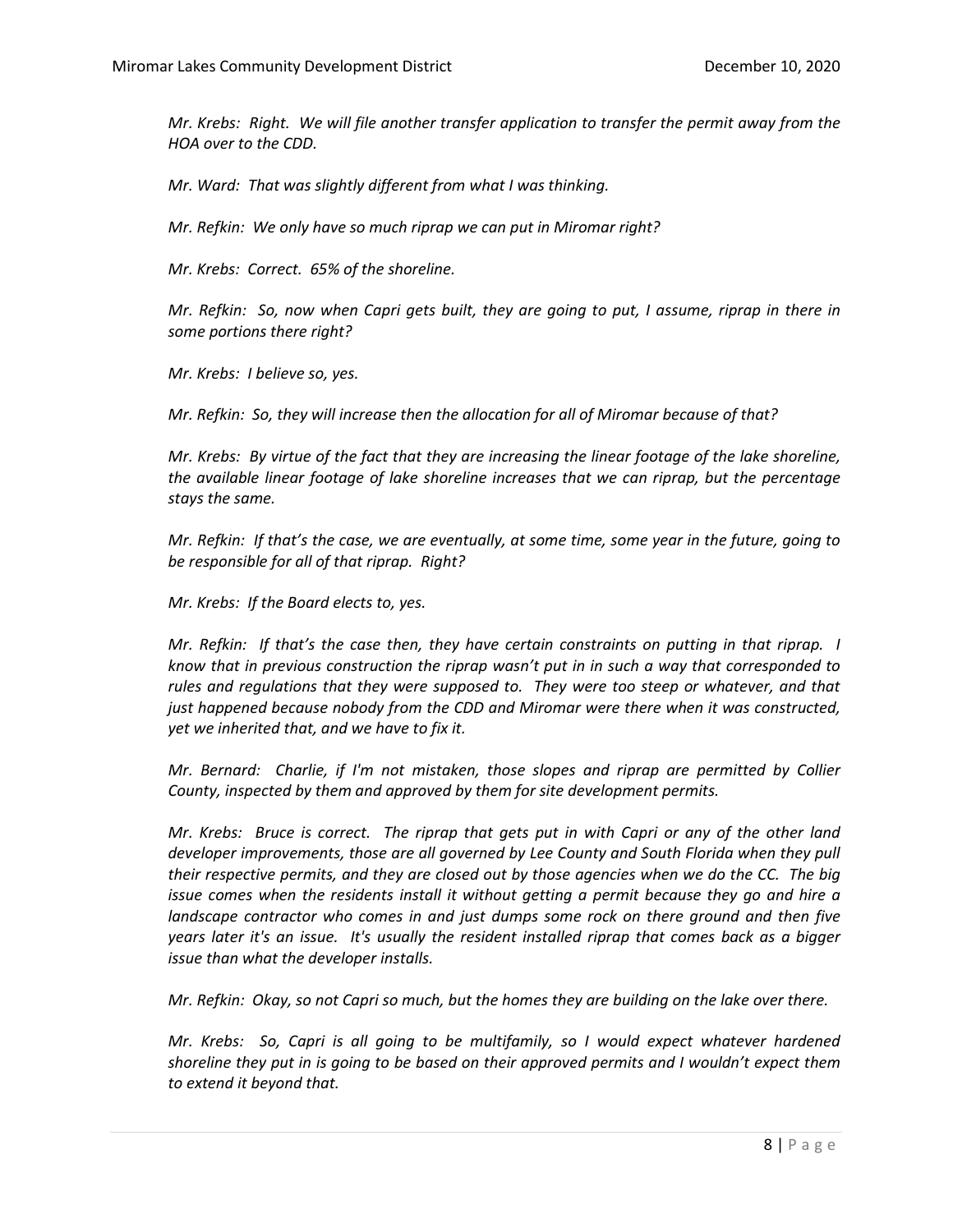*Mr. Refkin: But the other homes may or may not put it in and those are the ones we may or may not have an issue with.* 

*Mr. Krebs: Right. I wouldn't expect any of the homes up along the beaches, where the beaches have already been finalized and graded, because that would be a monumental expense to try to regrade the finished beaches, but some of the homes where you had sod that went all the way out to the water, those are the ones that you usually see the people come back after the fact because their neighbor put it in and his neighbor put it in, that they go and put their own riprap in to match what the Joneses have done on either side.* 

*Mr. Ballinger: Is it a legal situation with Ravenna? I don't understand. If it is not money what is it?*

*Mr. Ward: Apparently the Ravenna's condo documents require 100% consent of all owners to transfer property owned by the association to another entity, which would be the lake of course. Their attorneys have asked us to use the condemnation powers in Chapter 190 in order to alleviate that particular problem of condemnation. So, in Florida, just so you know, condemnation is used by all sorts of governments. It was heavily used in the 90s for a lot of development activities. The State clamped down on the use of the condemnation powers, and for CDD's specifically there is a provision that if we are going to use those condemnation powers, we have to get the approval of the local government. The Ravenna attorneys are trying to sidestep the issue by using a provision in their homeowner's association, Chapter 718, to just say that's the power that's being used. Both Greg and I are both saying we are going to recommend that we in any way, shape or form have anybody think that you all are using condemnation powers to take this kind of property. It really does not meet the intent of the Statute whatsoever. It sets a bad public perception of who you are in terms of wanting to use something and we are clearly not going to recommend that. That's put a major halt on the issue of the transfer as they are going to need 100% approval.* 

*Mr. Urbancic: Just to give you the picture of this – these portions they are trying to transfer are part of the common elements, so every owner owns an undivided interest in those common elements. Their documents are very light, almost nonexistent, on what you do to transfer common elements, and that's a pretty significant type of transfer. If you are going to transfer a common element where everyone has an interest, as Jim said, they are trying to rely on a provision for law that says that the transfers being made to a condemning authority, which sort of implies that there is some threat of condemnation, so we are a little bit hesitant to go down that road because as Jim said, you could have an owner claim that he didn't necessarily consent to that. That's why we are being a little bit cautions, just because of the vagueness of the documents and the significance of what this action is attempting to do. I just wanted to add that.* 

*Mr. Ballinger: What are we recommending that would be done for Ravenna, so it would be acceptable to us?*

*Mr. Ward: They need to get 100% consent of their owners to do the transfer. Who was the one we did a few months ago Greg?*

*Mr. Urbancic: Bellini. Bellini went and got a vote and got unanimous approval to get it done.*